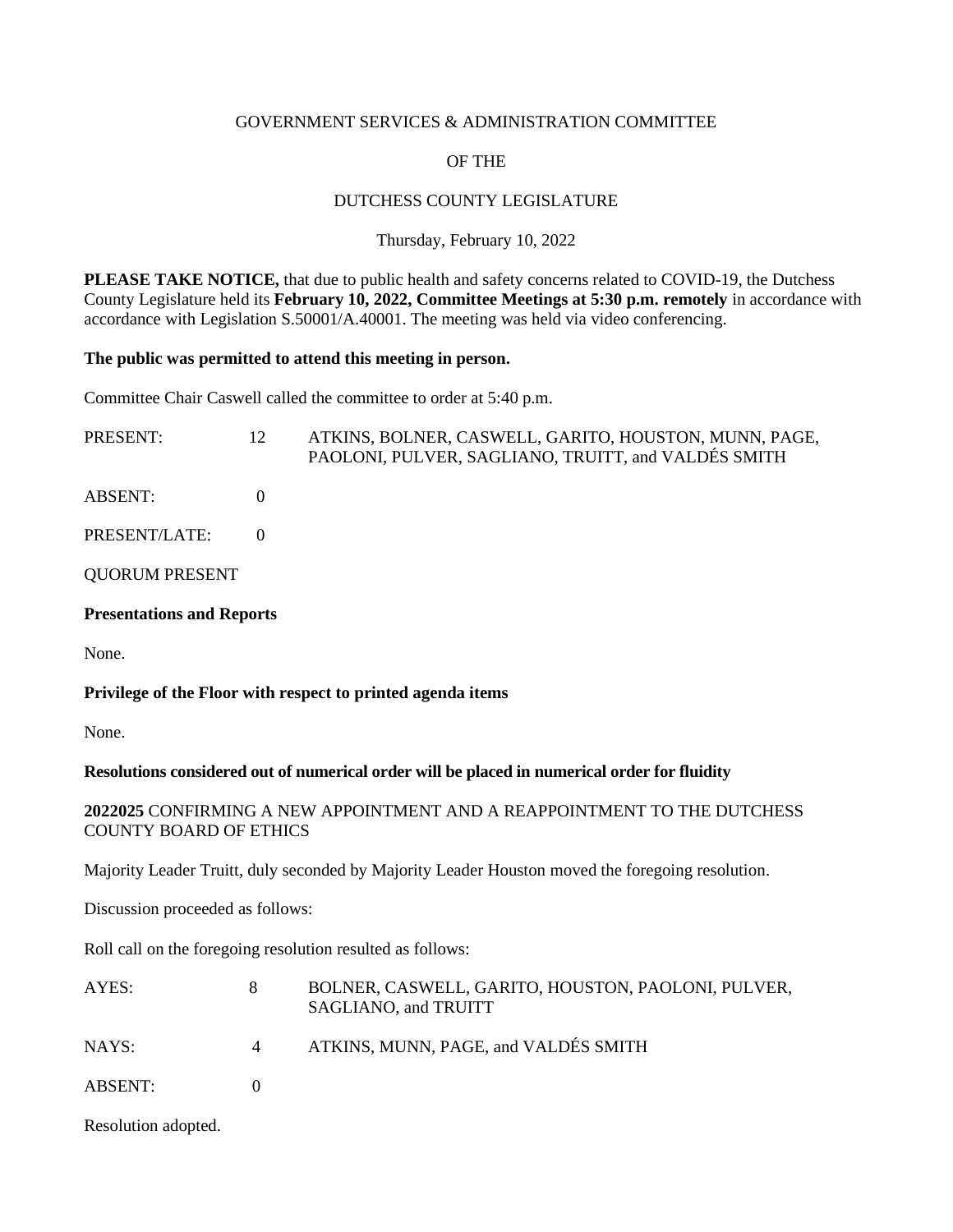## **2022026** PERSONS REQUIRED TO FILE AN ANNUAL STATEMENT OF FINANCIAL DISCLOSURE PURSUANT TO THE DUTCHESS COUNTY CODE OF ETHICS

Majority Leader Truitt, duly seconded by Assistant Majority Leader Houston, moved the foregoing resolution. Discussion on Resolution No. 2022026 proceeded as follows:

Legislator Munn made a motion, duly seconded by Assistant Minority Leader Atkins, to amend the foregoing resolution to add members of the IDC and LCD to the list of persons required to file an annual statement of financial disclosures.

At this time, Committee Chair Caswell entertained a motion from the floor, which was seconded and carried, for a five minute Republican Caucus.

At this time, Committee Chair Caswell entertained a motion from the floor, which was seconded and carried, to resume the regular order of business.

Roll call on the foregoing motion resulted as follows:

| AYES:   |    | ATKINS, MUNN, PAGE, and VALDÉS SMITH                                       |
|---------|----|----------------------------------------------------------------------------|
| NAYS:   | X. | BOLNER, CASWELL, GARITO, HOUSTON, PAOLONI, PULVER, SAGLIANO,<br>and TRUITT |
| ABSENT: |    |                                                                            |

Motion defeated.

The foregoing resolution was unanimously adopted by the Government Services and Administration Committee.

#### **2022027** ADOPTION OF THE PERMANENT RULES OF THE DUTCHESS COUNTY LEGISLATURE

Majority Leader Truitt, duly seconded by Assistant Majority Leader Houston, moved the foregoing resolution. Discussion on Resolution No. 2022027 proceeded as follows:

Legislator Paoloni made a motion, duly seconded by Majority Leader Truitt, to amend the foregoing resolution with the following:

## *RULE 2.3 SPECIAL MEETINGS:*

Special meetings shall be held at the Call of the Clerk or Deputy Clerk of the Legislature upon direction of the Chair or upon written request signed by a majority of the members of the Legislature; notice in writing stating the time, place and purpose of the special meeting shall be served either personally or by **mail and** electronic mail to each *legislator's official county email* by the Clerk of the Legislature.

**In the event that** Such service **is personal, it** shall be made at least forty-eight (48) hours in advance of such meeting, upon each member of the Legislature by the Clerk of the Legislature or his/her designee, who is competent to execute service of process in the State of New York**. In the event that such service is by mail** it shall be made upon each member of the Legislature at least seventy- two (72) hours in advance of **such meeting by the Clerk of the Legislature. Service shall be deemed complete when deposited in a postage, prepaid envelope in a duly maintained depository of the United States Postal Service.**

Service either personal or by **mail and by** electronic mail shall be evidenced by a notarized affidavit of service duly executed by the person making service. A member may waive the service of notice of such meeting by a waiver signed by the member.